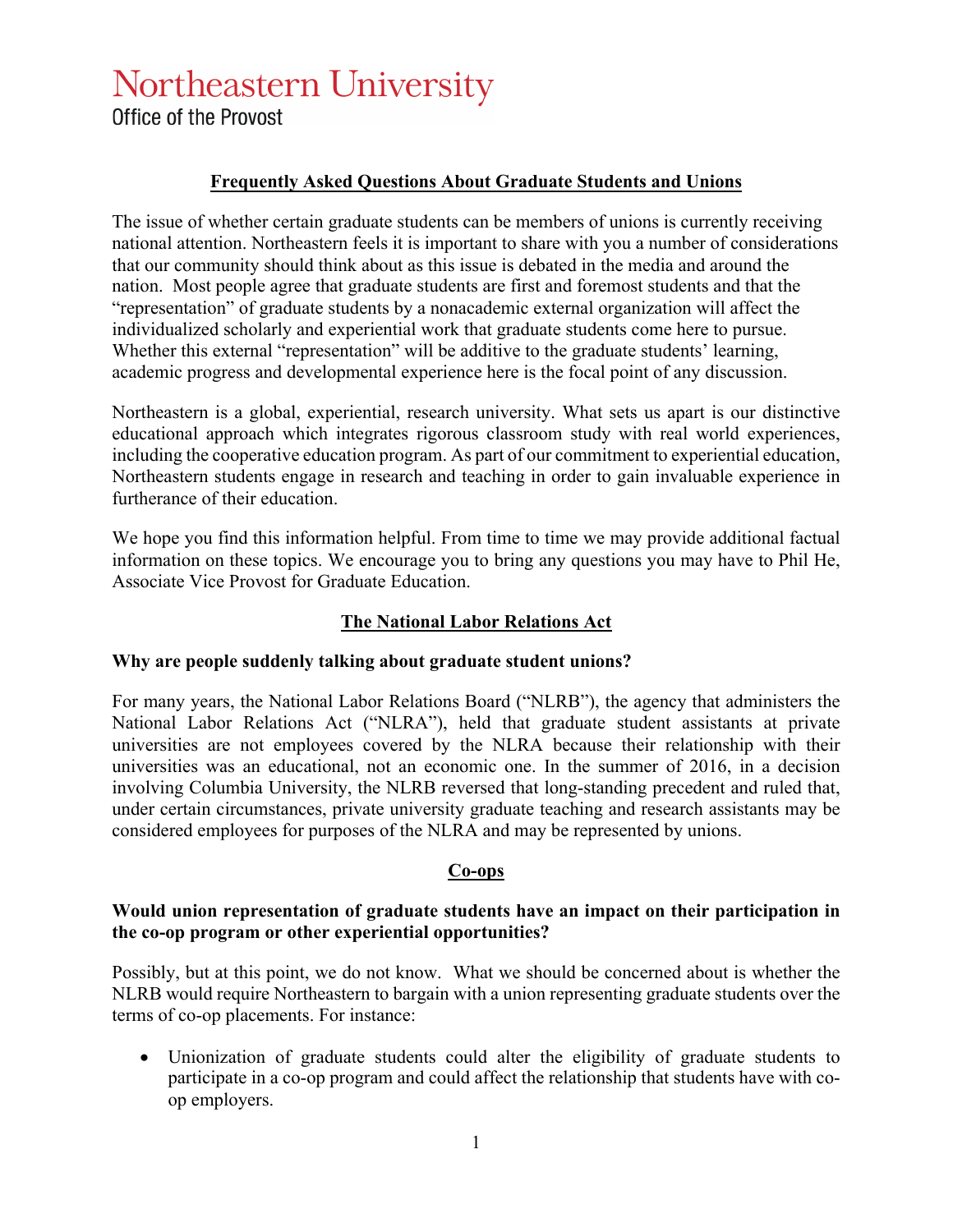- In addition, some employers who are concerned about being interpreted to be a joint employer with the university, rather than as a separate employer, might reconsider their participation in the co-op program if graduate students are represented by a union.
- Many students seek out their own co-ops and the effect of unionization could diminish those opportunities (e.g., under most union contracts, individual "employees" cannot negotiate their own terms and conditions).

# **Background Information about Unions, Unionization, and Union Representation**

# **What is a union?**

A union is an organization that serves as an external or third party agent representing a specific group of employees. This group is called a "bargaining unit." Most unions are large, national organizations with local chapters. Newly formed groups will usually affiliate with an established labor union. The established union has organizers who work fulltime for the union. The union organizers may or may not have a background in higher education. Some of the unions currently seeking to organize in higher education include the United Auto Workers ("UAW") and Service Employees International Union ("SEIU"). These organizations typically represent workers in occupations with no connection to higher education.

# **Why would a union want to represent graduate students?**

All union members must pay dues to the union, which are typically a percentage of the members' compensation. In most collective bargaining relationships, even those who do not become union members are required to pay an agency service fee, which is roughly equivalent to the union membership dues.

# **How does a group of employees become unionized?**

The process typically begins with a paid organizer(s) from a union. The organizers will engage in discussions with those identified as potential members. Those discussions may then lead to efforts by union organizers to collect "authorization cards" from those they want to unionize. Authorization cards are legally binding written declarations signed by potential members of a proposed collective bargaining unit stating that they want a particular union to be their exclusive representative for the purposes of negotiating the terms and conditions of their employment with their employer. If a union is able to collect enough cards to constitute a valid "showing of interest" (generally a showing that 30 percent or more of the potential members the union seeks to represent have signed cards), the union can file a "representation petition" with the NLRB. The NLRB will then hold a secret-ballot election to determine whether the union would represent the entire proposed group covered by the election.

It is important to remember that if there was ever an election at Northeastern, each eligible voter is always free to vote however he or she wants in the secret ballot election on union representation, regardless of whether he or she has previously signed an authorization card. While the card may be legally binding for purposes of a union getting approval for an election, signing a card does not require an eligible voter to vote for a union.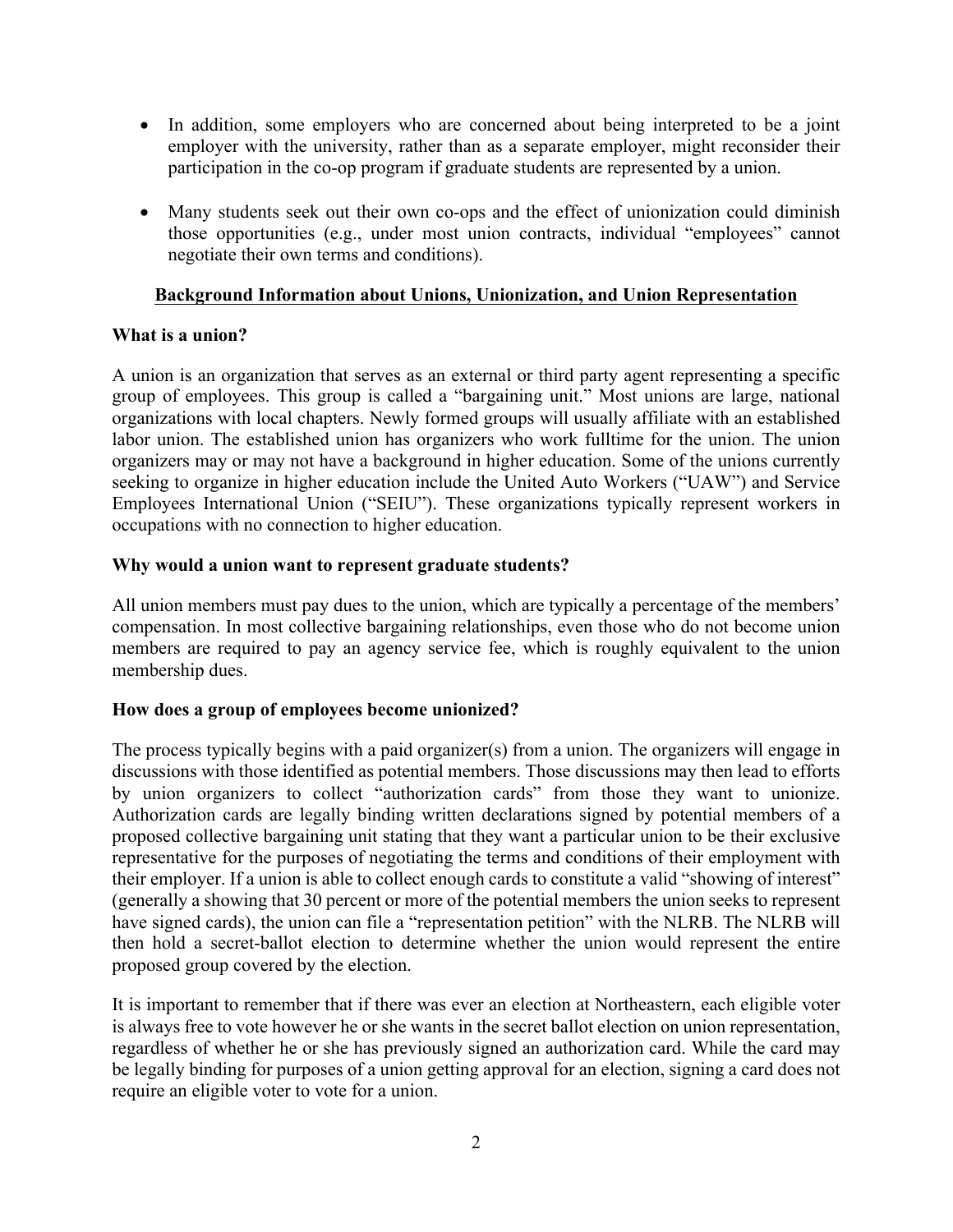In the event you are ever presented with an authorization card to sign, we urge you to become educated about union representation and collective bargaining before considering signing any legally binding card.

## **How do unions obtain the right to be the exclusive external representative of employees?**

Union representation is determined by a secret-ballot election in which those deemed by the NLRB to be eligible to be in the proposed bargaining unit are entitled to vote "yes" or "no" on the question of whether they want union representation. If a majority of those who *actually* vote choose union representation, all eligible voters would be exclusively represented by the union in their dealings with the university concerning pay, benefits, and other "terms and conditions of employment."

# **Who should vote?**

In the event of an election, every eligible person should vote because the election outcome is determined solely by the majority of those who actually vote, not a majority of those eligible to vote. Thus, union representation for non-voters will be decided by those who vote. For example, if one hundred individuals are identified as eligible to vote, but only ten actually vote, the future of the entire one hundred is determined by the ten who have voted. Eligible voters are people who are part of the NLRB-approved defined voting unit at the time of the election.

## **Will students have access to a draft of any proposed contract or a list of provisions that a union would seek to negotiate prior to a vote on unionization?**

No. The union may show you contracts from some other places, but Northeastern would not be bound by those contracts. If there were a graduate student union, then Northeastern and the union would have to engage in collective bargaining with respect to "wages, hours, and other terms of employment," which are broad concepts. Bargaining does not occur until after the union has won the representation election. The union's agenda for bargaining is typically determined sometime after election by union leadership in discussion with its members.

# **If a union election was held, could graduate students "opt out" of union representation by not voting?**

No. The results of any election would bind everyone in the bargaining unit, including students who do not vote, students who vote "no," and future students who do not have a chance to vote. By refraining from voting, a student would be essentially casting a ballot for union representation because the lower the actual voter turnout, the fewer number of votes a union needs to win the election.

#### **Who might be in a graduate student union?**

Under federal labor law, members of a bargaining unit must have enough in common that they are deemed to share a "community of interest." It is impossible to predict who would be in a proposed graduate student bargaining unit. Usually, the NLRB gives unions wide leeway to decide who has a community of interest and therefore should be grouped together in a bargaining unit. It is possible that graduate students seeking different degrees, studying in different colleges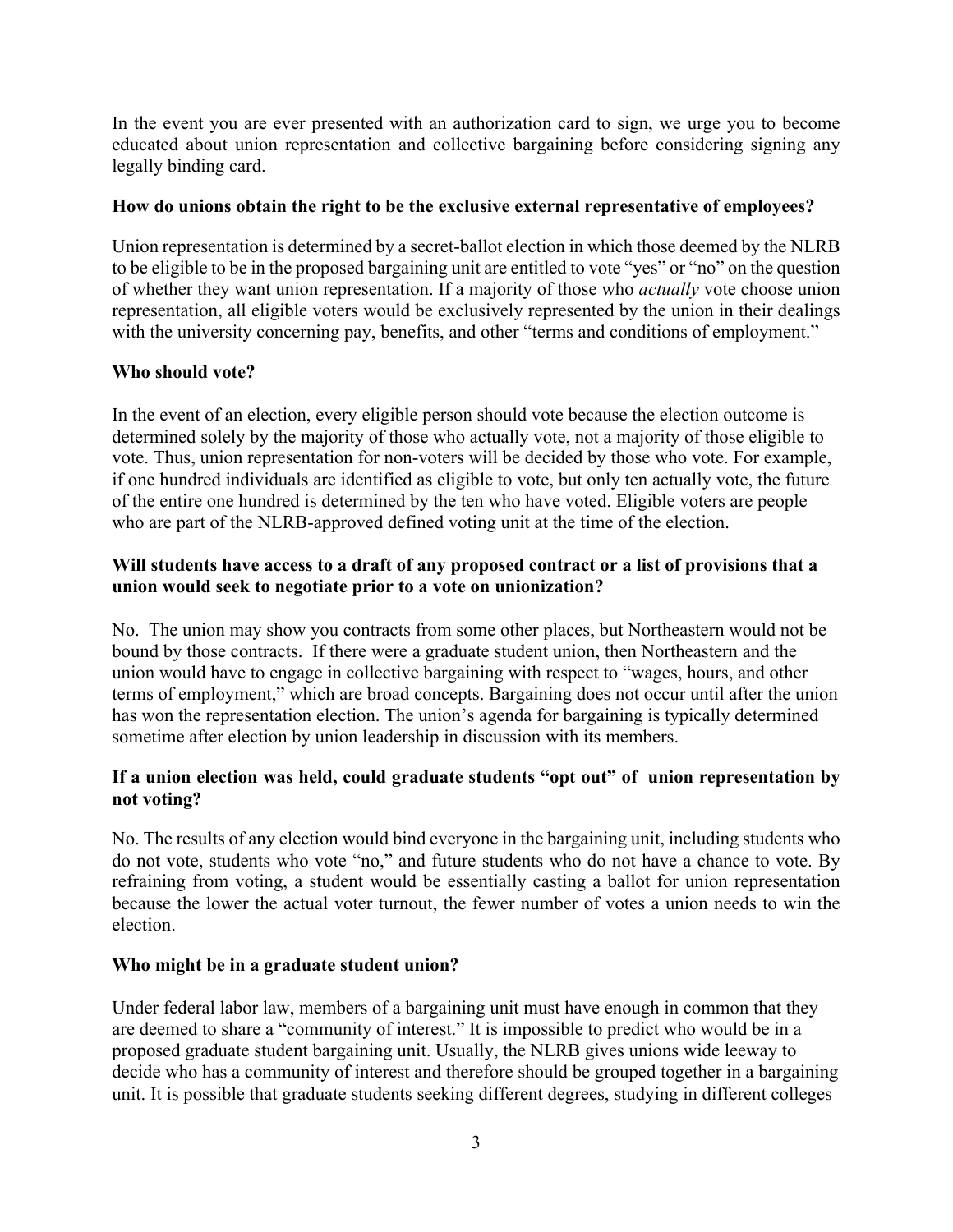and different programs within colleges, and doing different research or teaching may be grouped together and bound by the same terms and conditions as negotiated by the union for all.

#### **Would status as an international graduate student impact inclusion in a union?**

International student status does not impact inclusion under the NLRA. The process for determining who is included in the bargaining unit applies to all graduate students regardless of international status. However, it is not yet known whether inclusion in a union may impact rights or privileges associated with visa classification. It is not yet known whether union membership may impact hours of work or training opportunities related to visa classification. For example, if a graduate student's research assistantship is considered employment, it is unclear whether that limits co-op, experiential or OPT opportunities for international graduate students.

## **What happens if a union wins an election?**

The union would become the exclusive external representative of the bargaining unit, including those who voted against union representation or did not vote. This means that the union has the exclusive legal right to negotiate collective terms and conditions of employment, such as pay and benefits, for the entire group. Because the union represents everyone in the bargaining unit, individual students may be bound by a decision with which they do not necessarily agree or that they may not feel would be of benefit to them.

It is important to understand that if a union is established, individual students would not be able to make individual arrangements or opportunities for themselves that differ from the terms and conditions established through collective bargaining by the union. Thus, the university could not make separate arrangements with individual students based upon distinct or individual needs or interests with respect to their teaching and research, but, instead, would have to negotiate these items directly with the union.

Some examples of how the graduate student experience may change include: there may be limitations on how assistants are selected and/or compensated; disputes that arise under the contract would be decided by an external labor arbitrator; the union may institute punishments, such as fines, for various infractions such as coming to work during a strike. Broadly, the union will be deciding what it thinks is best for graduate students.

## **If a union wins an election, will graduate students' stipends and teaching compensation increase and/or will my benefits be enhanced?**

Not necessarily. There is a common misperception that current stipend levels, other forms of pay, and benefits serve as a floor and can only grow with collective bargaining. In fact, there are three possible outcomes in collective bargaining. In a collective process, members of the bargaining unit can get less than they had before negotiations began, they can get the same as they had when the negotiations began, or they can enhance what they had when the negotiations began. There are no guarantees in collective bargaining.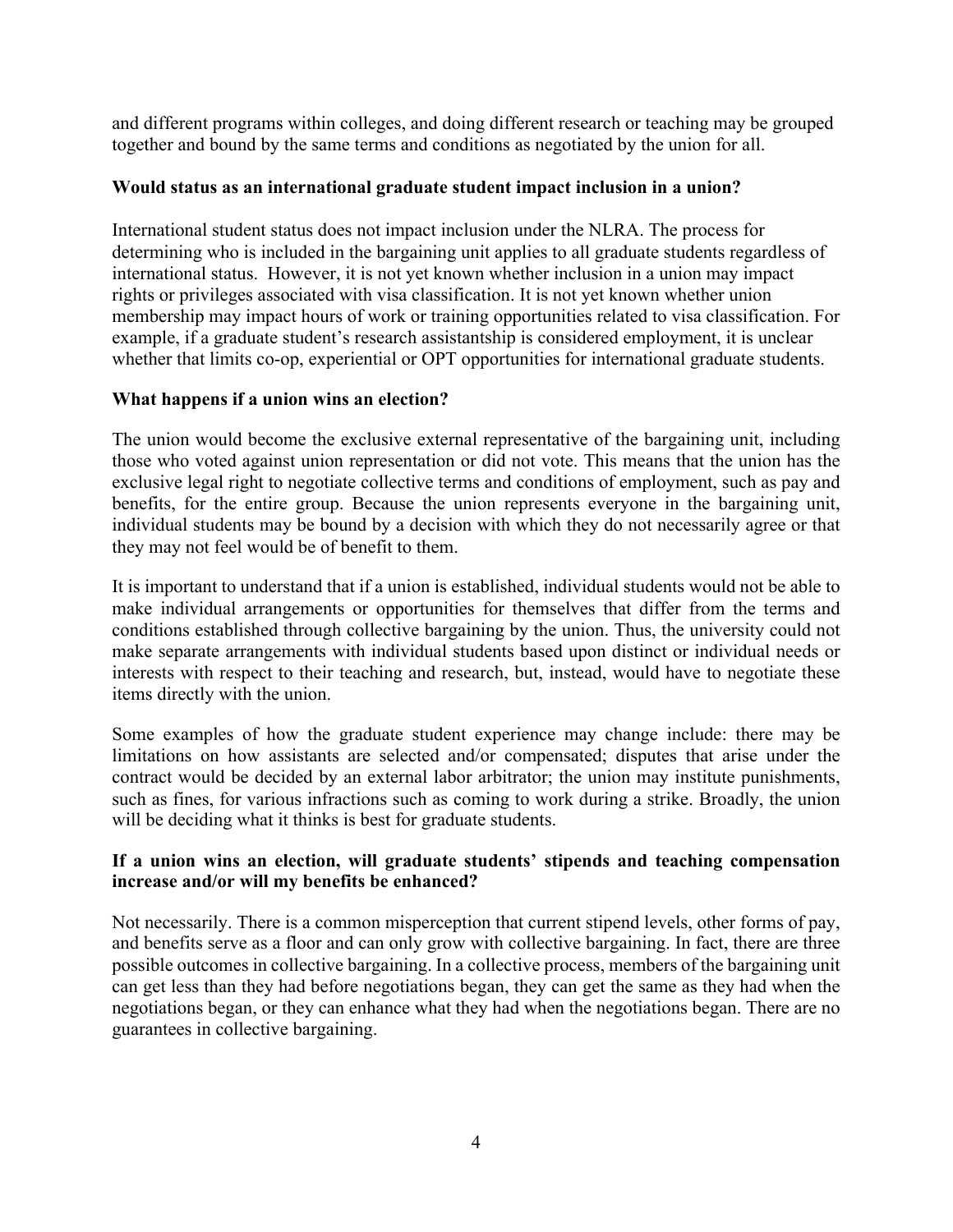#### **What are union dues and how are they calculated?**

Union dues are the cost of membership in a union. They are used to fund the various activities of the union. At New York University ("NYU"), the only private institution whose graduate students are organized, UAW charges its members 2% of total compensation paid to graduate students during the semesters in which they are "employed." The dues are automatically deducted from the graduate student's remuneration for teaching or research. According to the UAW, total compensation for purposes of dues includes "wages" from "union work" (i.e., from serving as a teaching assistant and/or research assistant) and the NYU funding package (students' aid package). It is unclear why UAW charges members based on a funding package which exists separate and apart from any obligation to teach or conduct research. In addition to dues, the UAW charges each member an initiation fee of approximately \$50. This is charged by the union to all current and future students.

#### **What are agency fees and how are they calculated?**

In states like Massachusetts which are not "right to work" states, it is legal for a collective bargaining agreement to require students represented by a union to either pay union dues (see above) or an "agency service fee" as a "condition of employment" with their "employer." An agency service fee is a payment to the union that reflects the cost of administering the collective bargaining agreement and representation by the union. It is usually very close in amount to full union dues. If a union representing graduate students negotiates an agency service fee requirement into a collective bargaining agreement, graduate student assistants covered by the collective bargaining agreement who choose not to become dues-paying members of the union, would still have to pay an agency fee. The union has the right to demand that those who do not want to pay dues or the agency fee must be terminated from their assistantships.

# **Collective Bargaining**

#### **What is collective bargaining?**

Collective bargaining is the process in which an employer and a union representing members of a bargaining unit negotiate over the members' wages, hours, and other terms and conditions of employment.

#### **How frequently are an employer and a union required to meet when they are engaged in collective bargaining?**

The law does not require any specific frequency of meetings. It simply requires that the parties "meet at reasonable times and confer in good faith."

## **If a union was formed, what would happen to graduate student assistants' pay and benefits while the collective bargaining agreement is being negotiated?**

Typically, there would be no increases in remuneration or enhancements to benefits during negotiations because, as a general rule, wages and benefits are subject to bargaining and cannot be changed without mutual agreement of the parties.